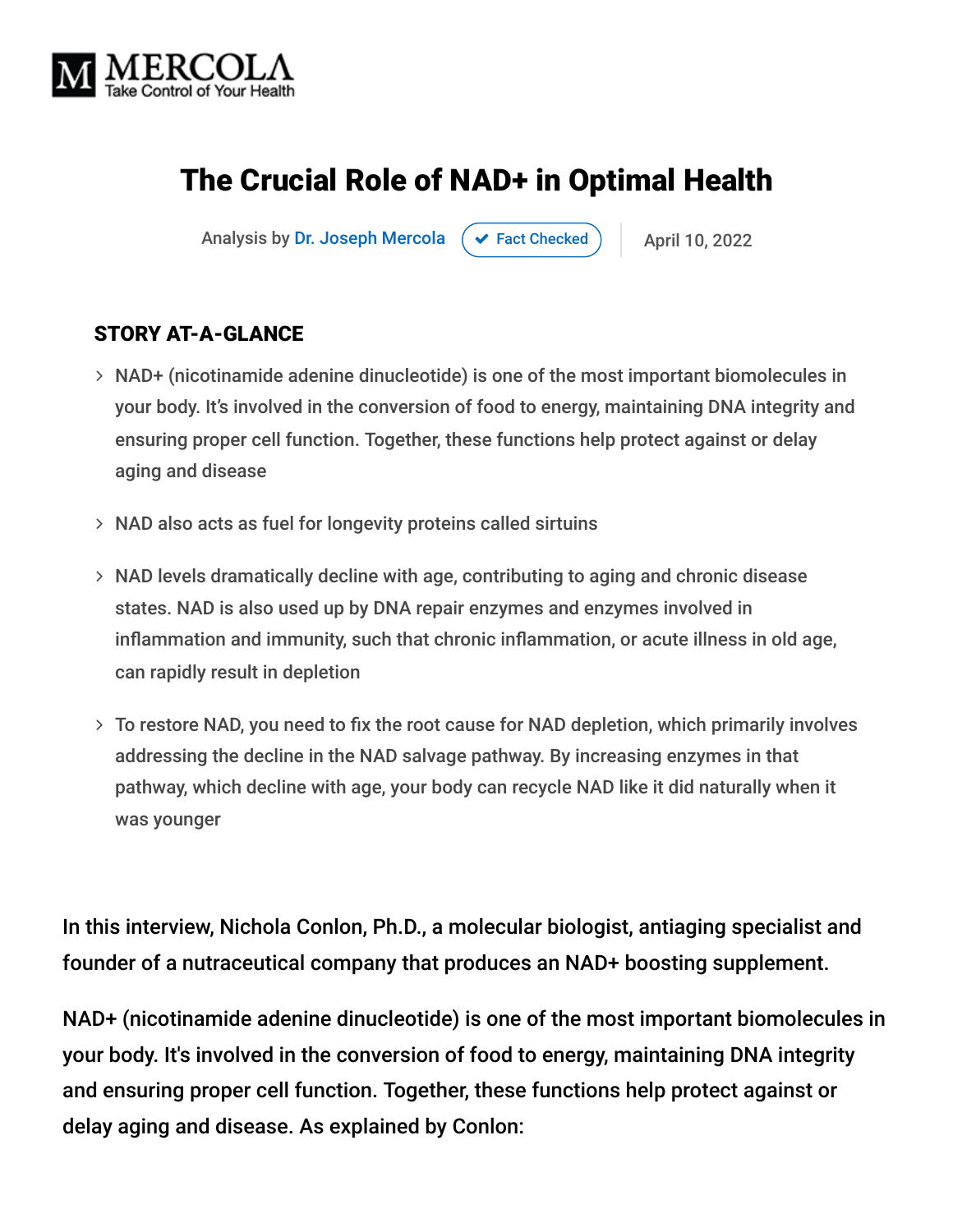*"NAD is actually something I ended up working on in the drug development industry. I was fortunate enough to work for a company that was forward thinking. It actually started looking at developing molecules that would improve our health span, which is the proportion of the life that we live in good health.*

*So, rather than just focusing on individual diseases, we were actually looking at underlying mechanisms of cellular aging and looking at slowing cellular aging to improve healthy lifespan.*

*This is when I came across NAD, which is an incredibly important molecule in the body. Going back to molecular biology roots, NAD is important for two critical things in the body.*

*The first is energy production. The process that takes the energy out of the food we eat and converts it into ATP, which is the form of energy currency that our cells can use to survive and do all the functions that they need to do, absolutely requires NAD.*

*Without it, we simply wouldn't be alive because our bodies wouldn't be able to make any energy. It's estimated that if we didn't have any NAD in our body, we'd literally be dead in 30 seconds, which shows how critical it is to our cells.*

*The second thing that it's really important for is cellular maintenance and repair. NAD almost acts as a sensor in the body. It enables the cell to react to changes in energetic stress, which is basically how much energy or lack of energy the cell has ... These are the two major things that NAD is known for, and because of these roles, it's absolutely fundamental to overall cellular health."*

As an example, if you were to exercise or fast, that uses up cellular energy. NAD will sense this raised energy demand and increase its levels. Elevated NAD is actually a signal that the cell is in a state of stress. In response, cellular maintenance and repair processes are switched on to preserve the cell and help it survive the stress.

#### Some History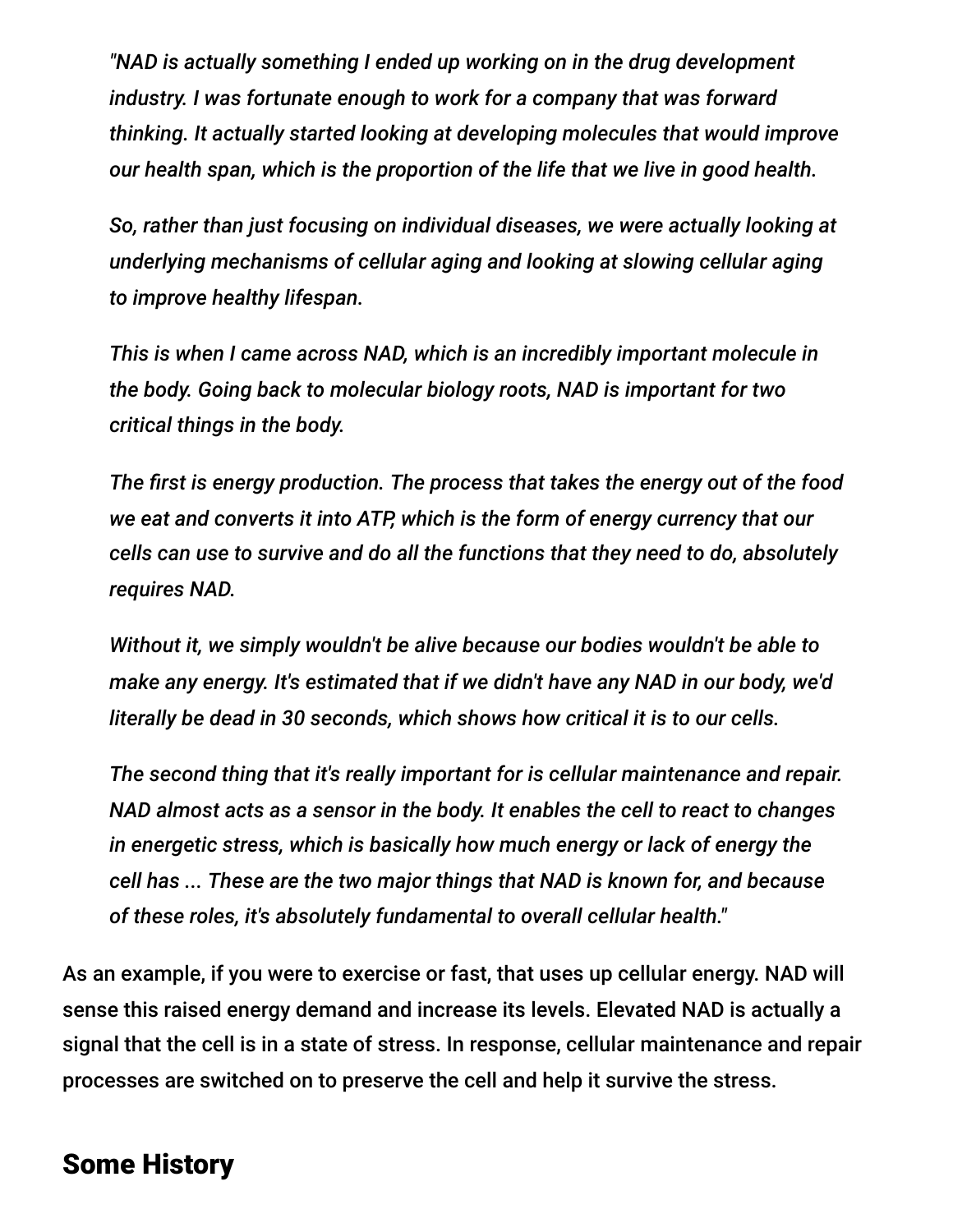NAD plays a large role in the Krebs citric acid cycle as it helps to pass the electrons along in the mitochondria in the electron transport chain to facilitate oxidative phosphorylation and generate cellular ATP. While discovered in 1905, well over a century ago, few scientists have paid much attention to it.

In the late 1990s, David Sinclair, Ph.D., while working in Leonard Guarente's lab at Massachusetts Institute of Technology (MIT), realized that NAD is the fuel for longevity proteins called sirtuins. That's when it started coming into prominence as an anti-aging agent.

*"It was around 2014 that I started getting involved in the aging field,"* Conlon says. *"This was a time when a lot of scientists were talking about this idea that we could slow cellular aging ... [Today], there isn't a single scientist that works in the field of biogerontology — the study of aging — who doesn't say that you can slow biological."*

#### Testing NAD Levels Is Complicated

Oftentimes, before you start supplementing something, you'll want to find out what your level is. Unfortunately, that's extremely difficult to do with NAD. We do know that NAD levels decrease with age, which is one of the reasons why people want to boost their NAD back to youthful levels.

*"In scientific laboratories, we use some fairly sophisticated techniques to measure NAD,"* Conlon says, *"But now there's been an emergence of companies saying, 'Send your blood and we'll measure it for you.' The reality is, unfortunately, that as good as that would be, it just doesn't work that way.*

*If you think of what NAD does, NAD is described as a redox molecule. What that means is, that it is continually flipping states. It carries electrons in the electron transport chain and [is involved in] the mitochondrial reactions. This means that by its very nature, NAD is designed to flip between different states, so it's really, really unstable.*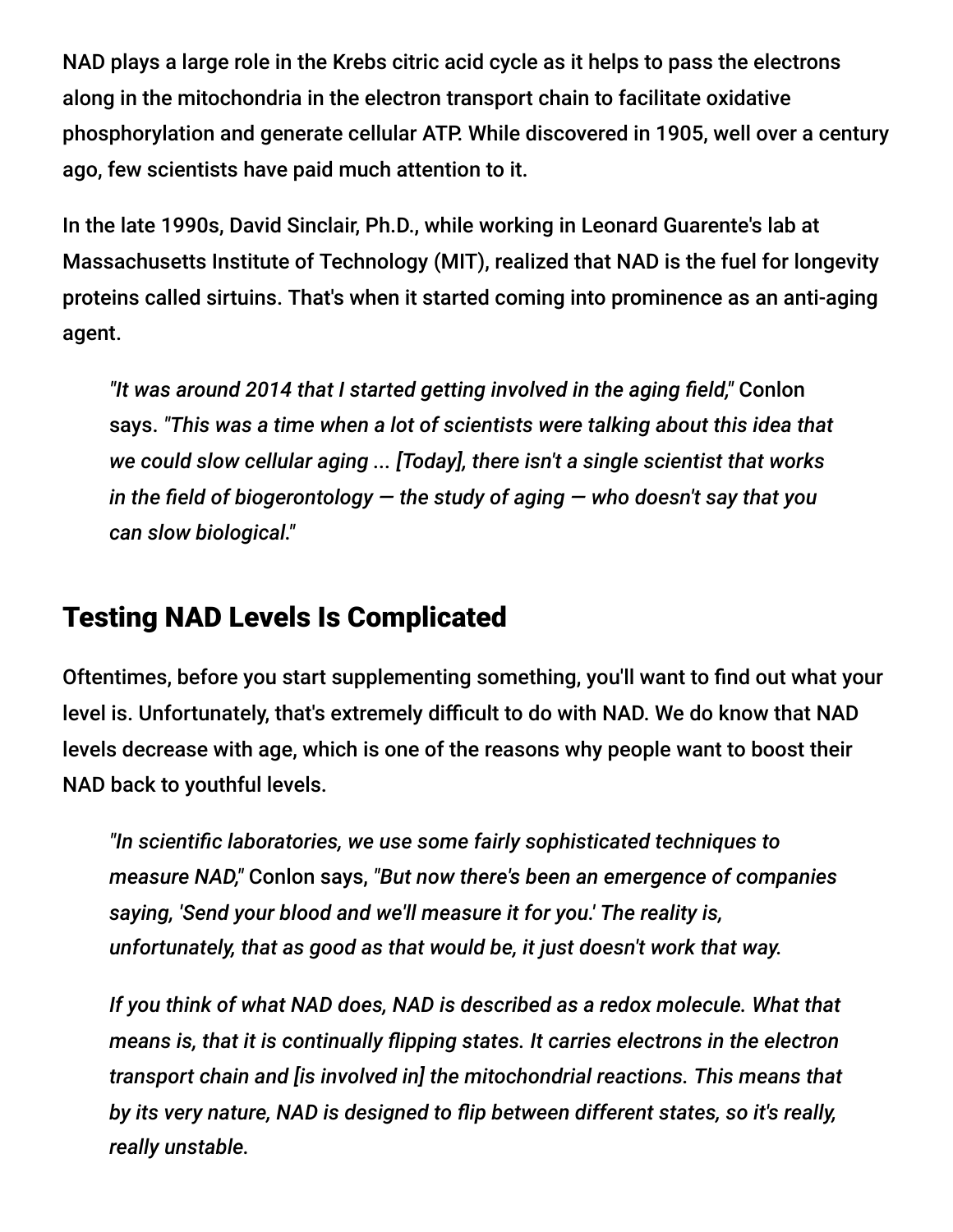*Literally, as soon as NAD is taken out of the body, it starts to break down into its precursors. It starts to change form. Therefore, if you don't do something to stop those reactions very, very quickly, what you end up measuring is not a correct reflection of what is actually in the body and in the cell.*

*When we measure NAD in the laboratory, we have to make sure that as soon as it is taken out of the person, it's put straight on ice to stop any reactions and then immediately prepped to take out the cells that we want to measure the NAD from. They're then cryogenically frozen to stop any changes or any reactions until we measure the NAD. You've got around a 30-minute window to get this done.*

*After that, to work out how much NAD is in the sample, you can then use techniques such as mass spectrometry, which compares the amount of NAD in the sample to standards, which are known amounts of NAD.*

*These are not simple techniques. They are quite advanced laboratory techniques. So, when companies that say they can provide this as a postal service, at the moment, I'm quite skeptical of what they are actually measuring."*

#### How NAD Is Made and Regenerated

Your net NAD level is the sum of what your body makes minus what it loses. If you can successfully limit the amount being lost, then you can maintain your NAD level. So, how is it made, and how is it lost? Conlon explains:

*"It's incredibly complex. It's not just a simple case of adding two things together to make more NAD and that's the end of it. Within the cell, there are five different precursors that NAD can be made out of. These are the raw materials that your body uses to manufacture NAD ...*

*You've got the B vitamins and derivatives nicotinic acid (nicotinamide), niacin, nicotinamide riboside (NR) and nicotinamide mononucleotide (NMN). And also*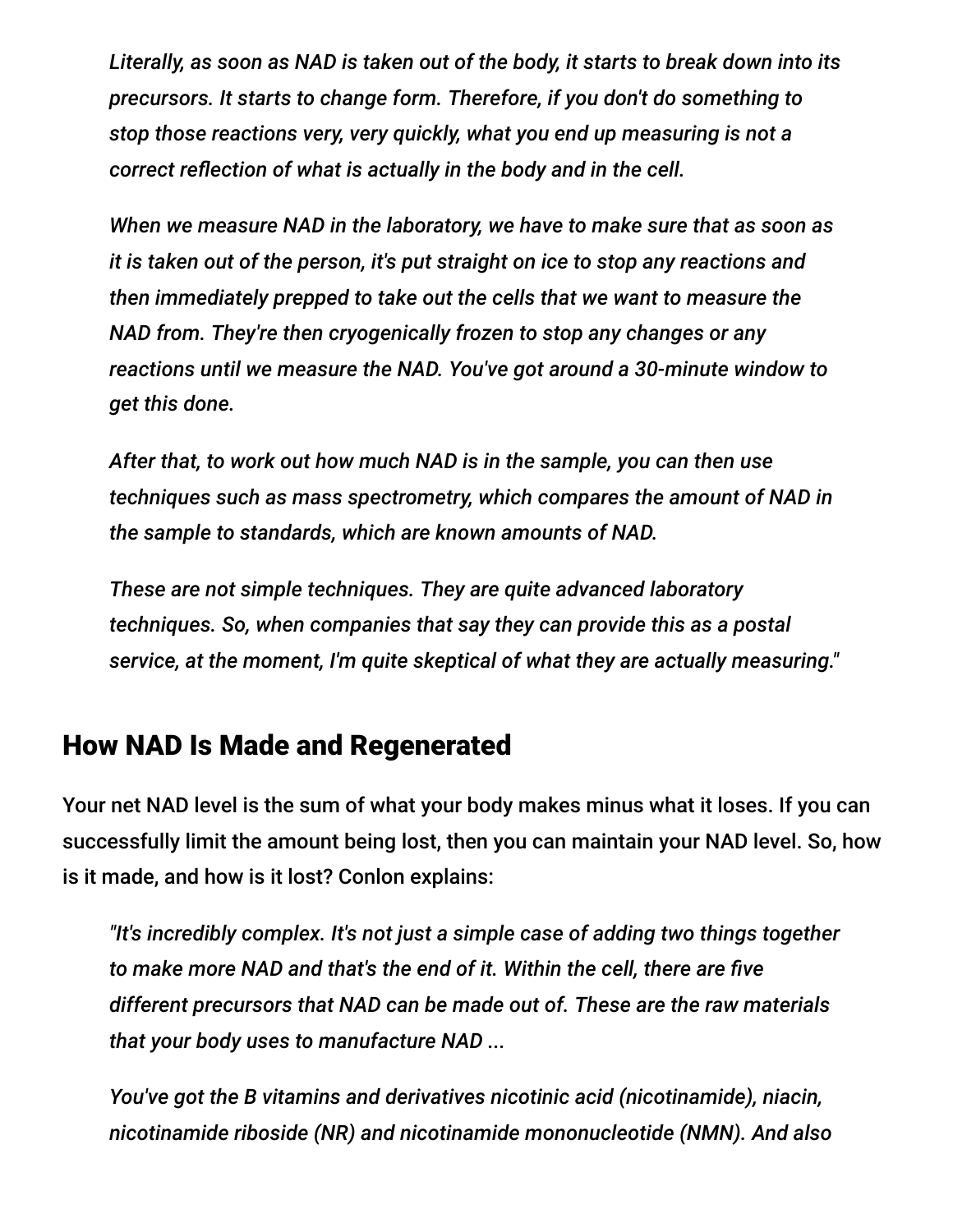*the amino acid tryptophan. Once these are inside the cell, they enter various different pathways which then assemble them into NAD.*

*There are three main pathways. The most important pathway for NAD production is something called the NAD salvage pathway. This is because not only can it make NAD from these external raw materials that come into the cell, but it can also recycle NAD as it is broken down.*

*A key thing that many people don't realize is that when NAD is being used up in all of these beneficial processes in the cell, such as in DNA repair and activating other cellular pathways like the sirtuins, it actually gets broken down into one of its precursors, nicotinamide.*

*The cell is really clever because what it's evolved to have is this salvage pathway, a recycling pathway for this nicotinamide (niacinamide). Which means that when NAD is used up, it gets broken down in nicotinamide and this nicotinamide then just gets recycled straight back into fresh NAD again.*

*This makes absolute sense, because why would the body want to rely on generating such a critical molecule using external precursors? It needs to use something endogenous, something that it's always going to have a ready supply of.*

*This also means that as demand for NAD goes up, more NAD is broken down in to nicotinamide, so technically there's more raw material that can simply be recycled straight back into fresh NAD again. This has been demonstrated to be the most important pathway for NAD production in the body.*

*So when we're young, we've got this abundant supply of NAD that's continually being recycled via the salvage pathway. Unfortunately, as we get older, NAD declines. There are two main reasons for this. Firstly, more NAD is used up.*

*When more NAD is used up, this means more needs to be recycled to replenish NAD. But it's also been found that that salvage pathway also declines with age.*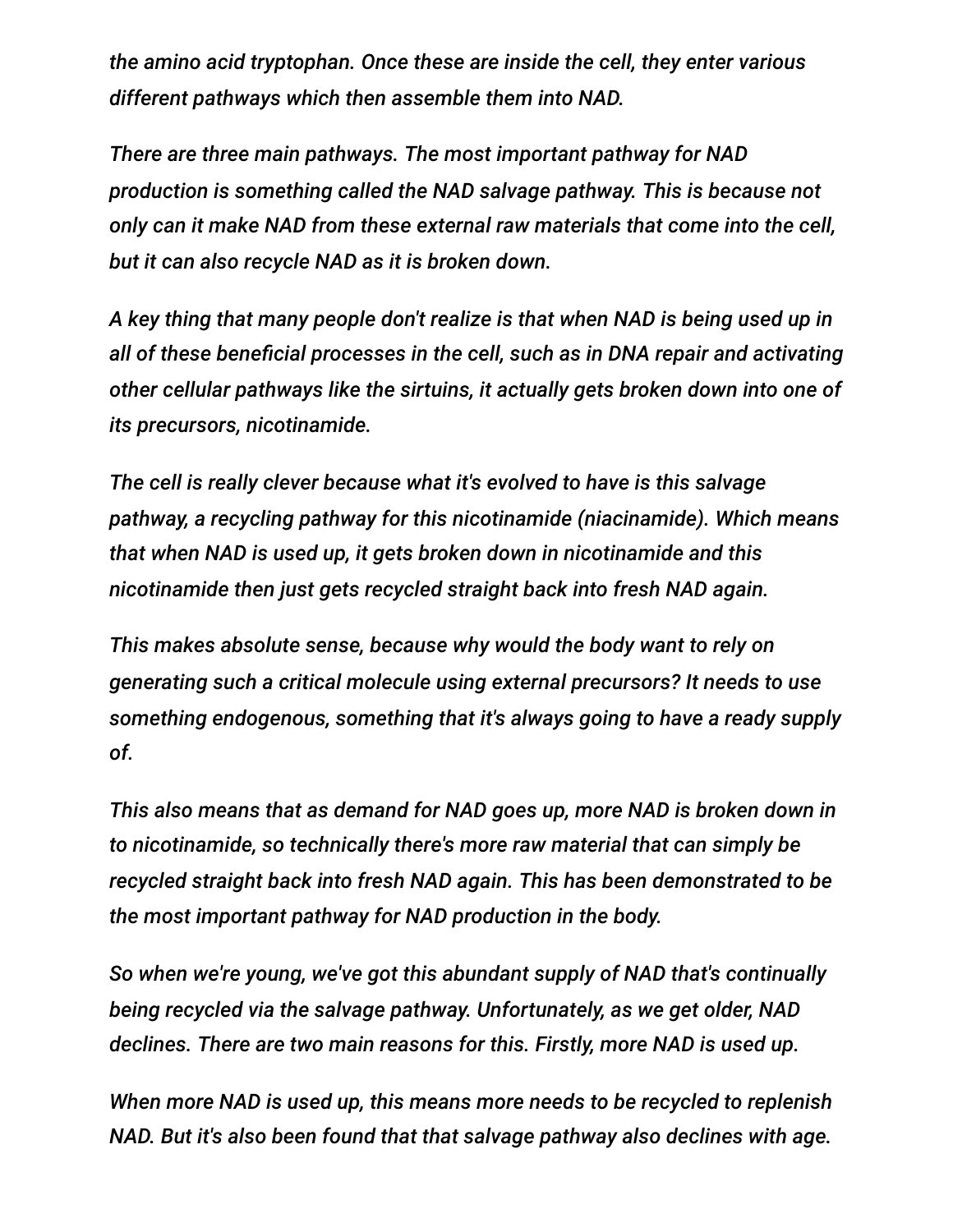*So right at this point in your life when you've got an increased demand for NAD, you've also got a reduction in the body's ability to regenerate NAD via this recycling route.*

*When you put those two things together, what you get is an exponential decline in NAD, which is exactly what we see in human tissues throughout life. We see about a 50% reduction in NAD levels in our tissues every 20 years, which is quite shocking considering how important it is to our lives."*

#### How NAD Is Depleted

The thing that depletes NAD the most is when it's acting as a cofactor for other enzymes, such as the sirtuins and DNA repair enzymes. In that role, NAD acts much like a fuel, so it gets used up, causing your level to decline. In its energy production role, it merely flips between states, so the overall amount doesn't really change. The two primary enzymes that consume NAD are:

• Poly ADP ribose polymerases (PARPs), especially PARP1, a DNA repair enzyme — With age, the amount of DNA damage increases, which has to be repaired. One of the key enzymes that repairs this damage is called PARP1. For that enzyme to work, it needs NAD as a fuel. It literally takes NAD and breaks it down to form its reaction in the DNA repair action.

"What you see is that if you've got increased levels of DNA damage in your tissues, you get increased activity of this enzyme and you get NAD depletion," Conlon says. Studies suggest extensive DNA damage within a cell can within five minutes deplete the NAD level in that cell to about 5% to 10% of what it started out with.

One common exposure that causes DNA damage is electromagnetic field exposures (EMFs) from cell phones and wireless technologies. Some studies have shown that every time PARP1 is activated for DNA repair, it consumes 150 NAD molecules.<sup>1</sup>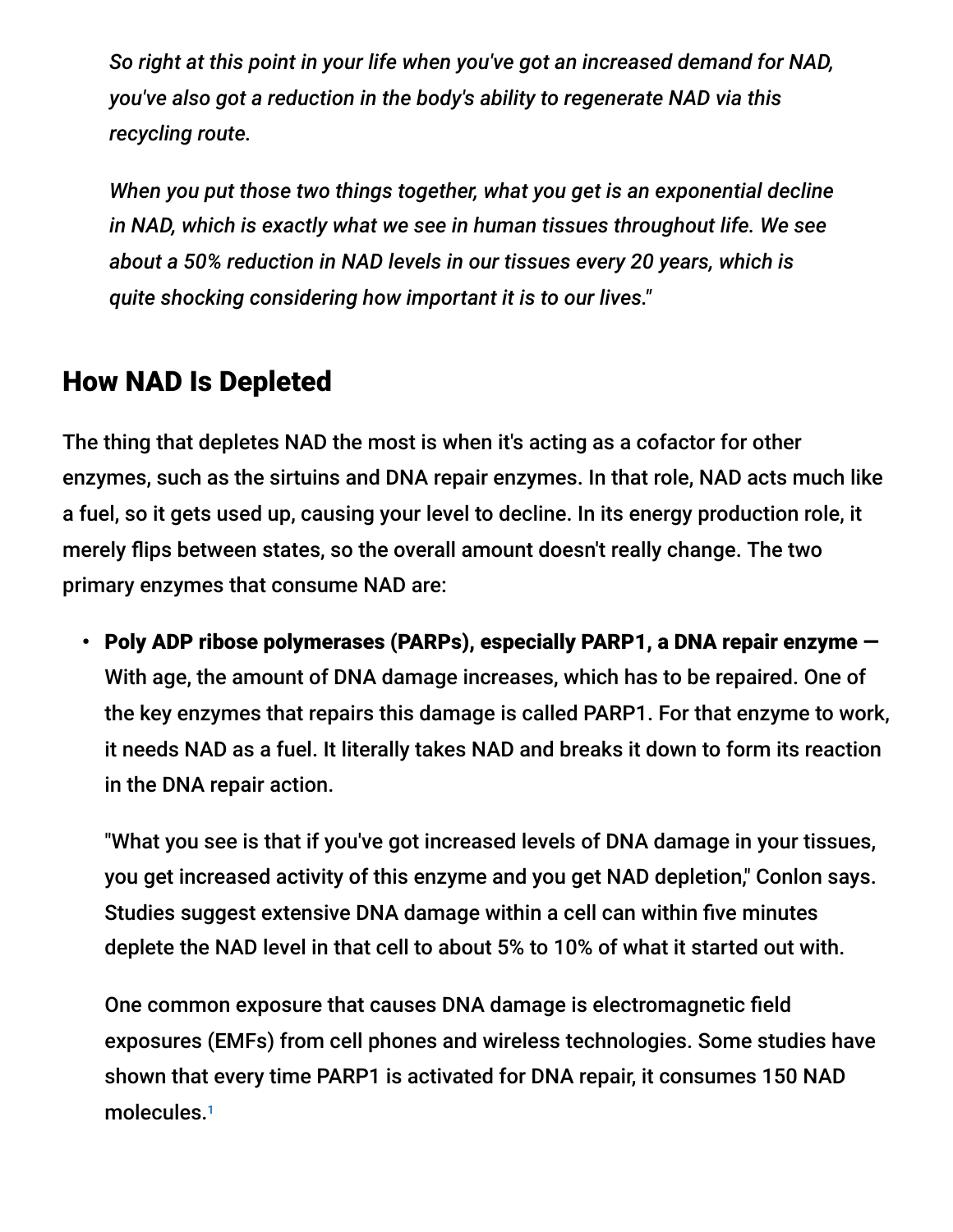• CD38 — Another enzyme called CD38, found on the surface of many immune cells, also consumes about 100 molecules of NAD for every cycle of its reaction. CD38 is a cell signal enzyme involved in sending calcium signals throughout the cell to activate parts of your immune system.

"CD38 is one of the biggest NAD consumer in the body because of the fact that it is so inefficient at using NAD," Conlon says. "It's been found that even if you can inhibit CD38 by just a very, very small amount, you can have a significant impact on NAD levels because it is so inefficient."

#### The Challenges of Exogenous NAD Supplementation

Unfortunately, boosting NAD is no easy feat either. Many use NR or NMN, but the bioavailability of these is quite poor. It's kind of like swallowing bioidentical hormones. It's the real deal when you swallow it, but your liver has a tendency to want to detoxify and typically conjugates or adds in methyl groups to facilitate excretion. So, they don't really have time to transfer into your blood.

**11**'s clearly now demonstrated that to restore NAD,<br>
<u>Vou need to fix the root causes.</u> You need to fix that **you need to fix the root causes. You need to fix that salvage pathway. You need to increase the enzymes in that pathway that are actually declining with age so that your body can recycle NAD like it did naturally when it was younger. ~ Nichola Conlon, Ph.D."**

Conlon and her team discovered another way of boosting NAD.

*"When we started looking at NAD, the first thing we did was to look for evidence that you could use molecules or supplements to boost NAD. At the time, everyone was looking at enhancing NAD levels with nicotinamide riboside or*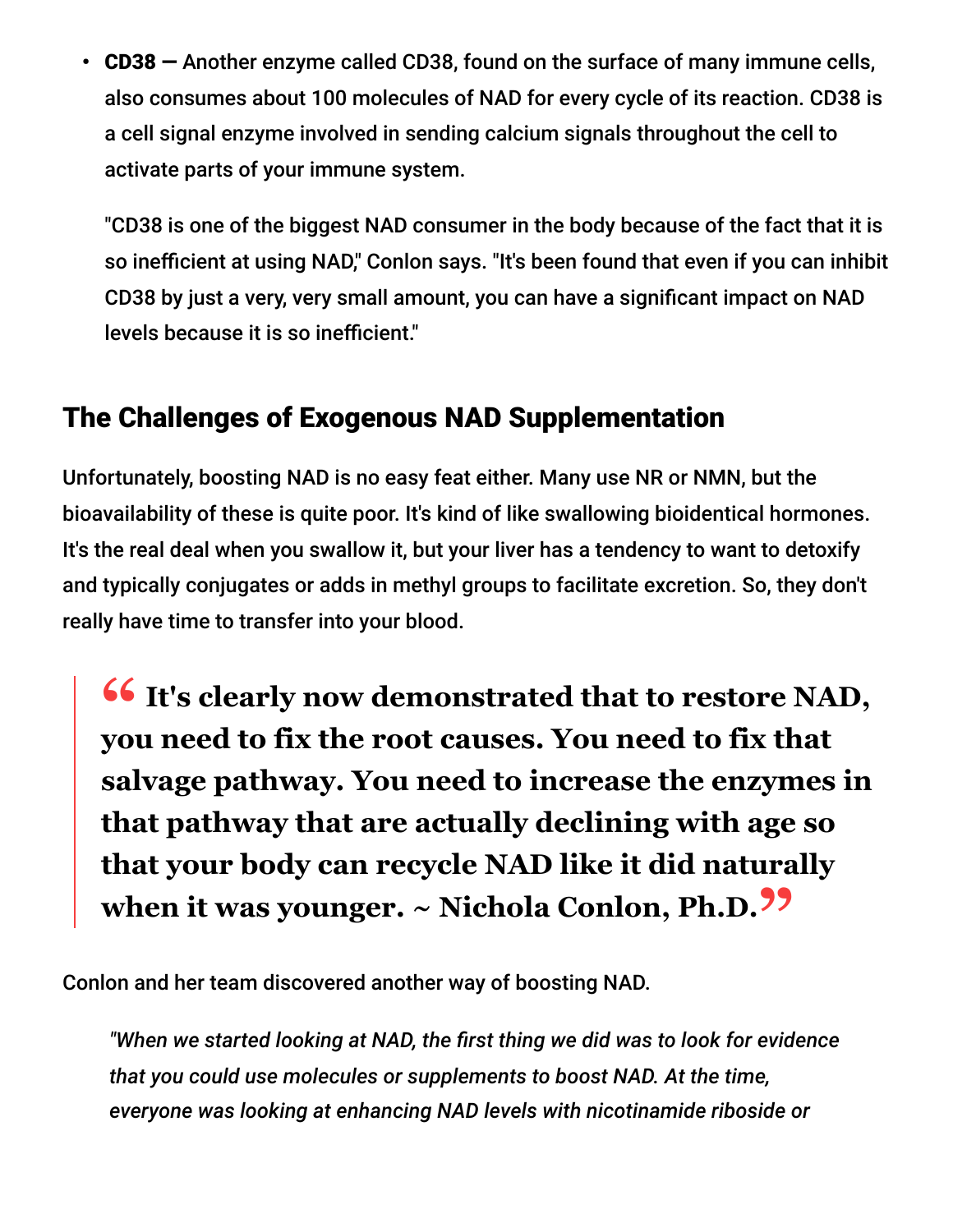*nicotinamide mononucleotide. which are the precursors or the raw materials that the body uses to make NAD.*

*But there was no evidence that the reason that NAD was declining was because the body had a lack of availability of these precursors. In fact, still to this day, there's no evidence that our bodies have a reduced capacity to absorb these or that there's a reduced amount circulating in the plasma for the cells to use.*

*Over the last couple of years, more understanding of NAD decline has emerged. It's clearly now demonstrated that to restore NAD, you need to fix the root causes. You need to fix that salvage pathway. You need to increase the enzymes in that pathway that are actually declining with age so that your body can recycle NAD like it did naturally when it was younger.*

*You also need to look at these processes that are wasting NAD. You need to look at inhibiting CD38 and stopping chronic low level inflammation that's wastefully using up NAD. You also need to look at reducing DNA damage and being more efficient in its repair so you don't have this constant chronic activation of DNA repair, which is also using up NAD."*

Conlon and her team decided to pursue a multi-target strategy. Rather than just putting more raw material into the cell, the aim is to fix the cell. In experiments, they've demonstrated that you can boost NAD levels in the cells without putting any precursor in. You can actually just use ingredients that inhibit CD38 and activate nicotinamide phosphoribosyltransferase (NAMPT). This will boost NAD without having to add more raw materials to the cell.

#### NAMPT Is a Rate Limiting Enzyme for NAD Production

NAMPT is really important because that's the bottleneck, the rate limiting enzyme for the production of NAD. Conlon explains:

*"The reason the salvage pathway declines with age is because of this one key enzyme. NAMPT actually recycles niacinamide and converts it into NMN, which*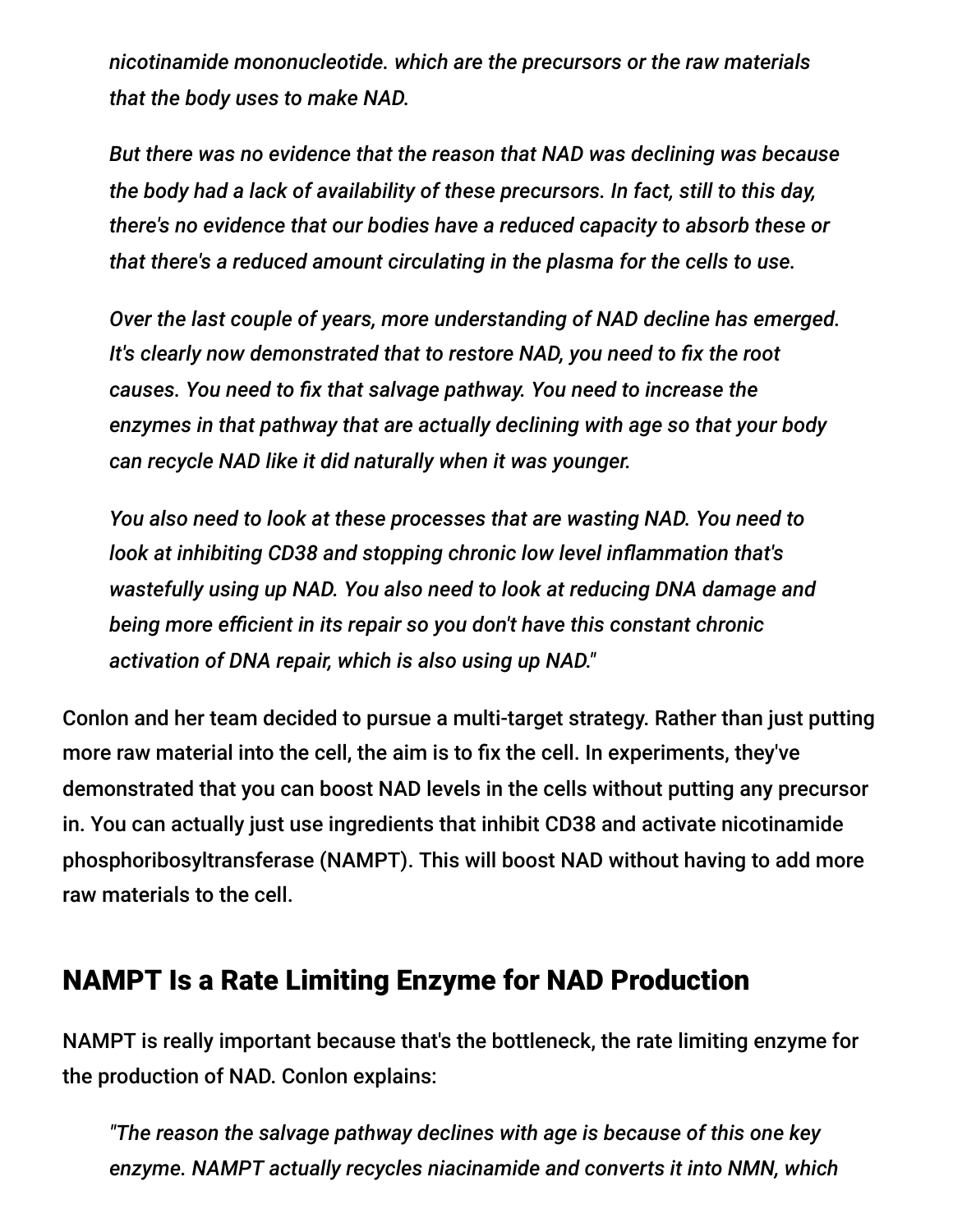*then gets converted back into NAD. The rate limiting step, the bottleneck in that process, is NAMPT. And lo and behold, that is the key enzyme that declines as we get older.*

*Studies have demonstrated that you get a 50% decrease in this enzyme between the ages of 45 and 60. That's a significant decline considering how important this is for new NAD production. The decline in the levels of this enzyme again correlate with the decline in NAD that we experience.*

*Many diseases and issues that are associated with NAD decline are found to be because of a reduction in this enzyme. So, it's absolutely critical to try and improve the activation and expression of this enzyme in the body to enhance NAD. It worked brilliantly to give us high NAD levels when we were younger, so why not restore it back to that?"*

#### How Much Does NAD Decline Over Time?

NAD starts declining from the day you're born. For every 20 years thereafter, you lose about 50%. So, by the time you're 20, your NAD level is half of what you had at birth. By age 40, it's halved again from what you had at age 20, and so on. "It's an exponential curve," Conlon says, "Looking in elderly people's tissues, they really don't have very much left." I believe this may be one of the many reasons why elderly people are so susceptible to COVID. Perhaps even a primary one.

Conlon cites research showing SARS-CoV-2 infection does cause massive NAD depletion by over activating the PARPs. While PARP1 is involved in DNA repair, some of the other PARPs are involved in inflammatory responses, and they too need NAD.

*"The running theory is that if we're older or sicker we have lower levels of NAD to begin with, so when we get infected, we're already at a lower starting point. So in someone who's younger and healthy and has high NAD, when they get infected, they've already got quite a good level to begin with, so even when they*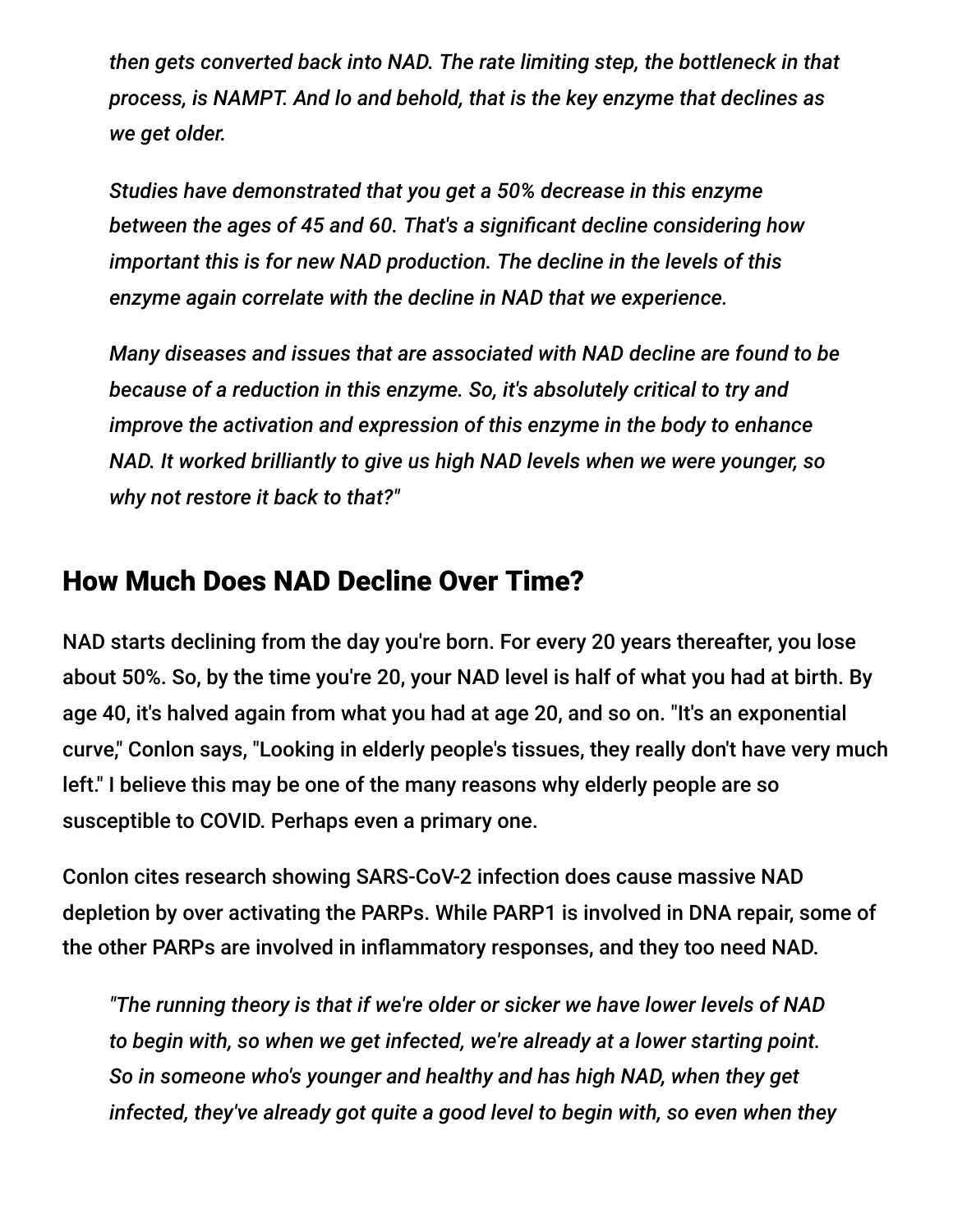*get that depletion, they can get by because they had adequate supplies to begin with.*

*The other really interesting thing is what the cell does in response to the virus to try and mitigate this. All of the genes that the cell regulates to try and protect itself are all to do with NAD salvage. The body actively tries to increase NAMPT to protect itself because it knows that's the best way to produce NAD and rectify the problem."*

## NAD Restoration for Optimal Health

According to Conlon, preclinical animal studies have shown NAD restoration really does help reverse disease and improve health span. In humans, using NR supplementation, the benefits have been less stellar. So far, they've not been able to replicate the preclinical models. Conlon suspects this is because NR and other precursors simply don't address the root causes of NAD decline.

*"NAMPT is an enzyme, and you can get antibodies which will selectively attach to it. To measure it, we use a Western blot, which basically measures the amount of NAMPT protein that is available in the cell and it shows as a dark band. Basically, the darker the band, the more expression.*

*Alpa lipoic acid works by increasing the activation of another energy sensor in the body called AMPK. AMPK is a sensor of any energy stress. When there's an energy stress in the body, AMPK goes up and it basically activates NAMPT so that it can increase NAD levels in the cells,"* Conlon explains.

## Best and Least Expensive Way to Improve Your NAD+ Levels

So deeply appreciate Dr. Conlon's insights and expertise on NAD+ precursors. Although I have read dozens if not hundreds of papers on NAD+ the entire subject is confusing and I now realize it is likely because of financial interests that the best precursor is not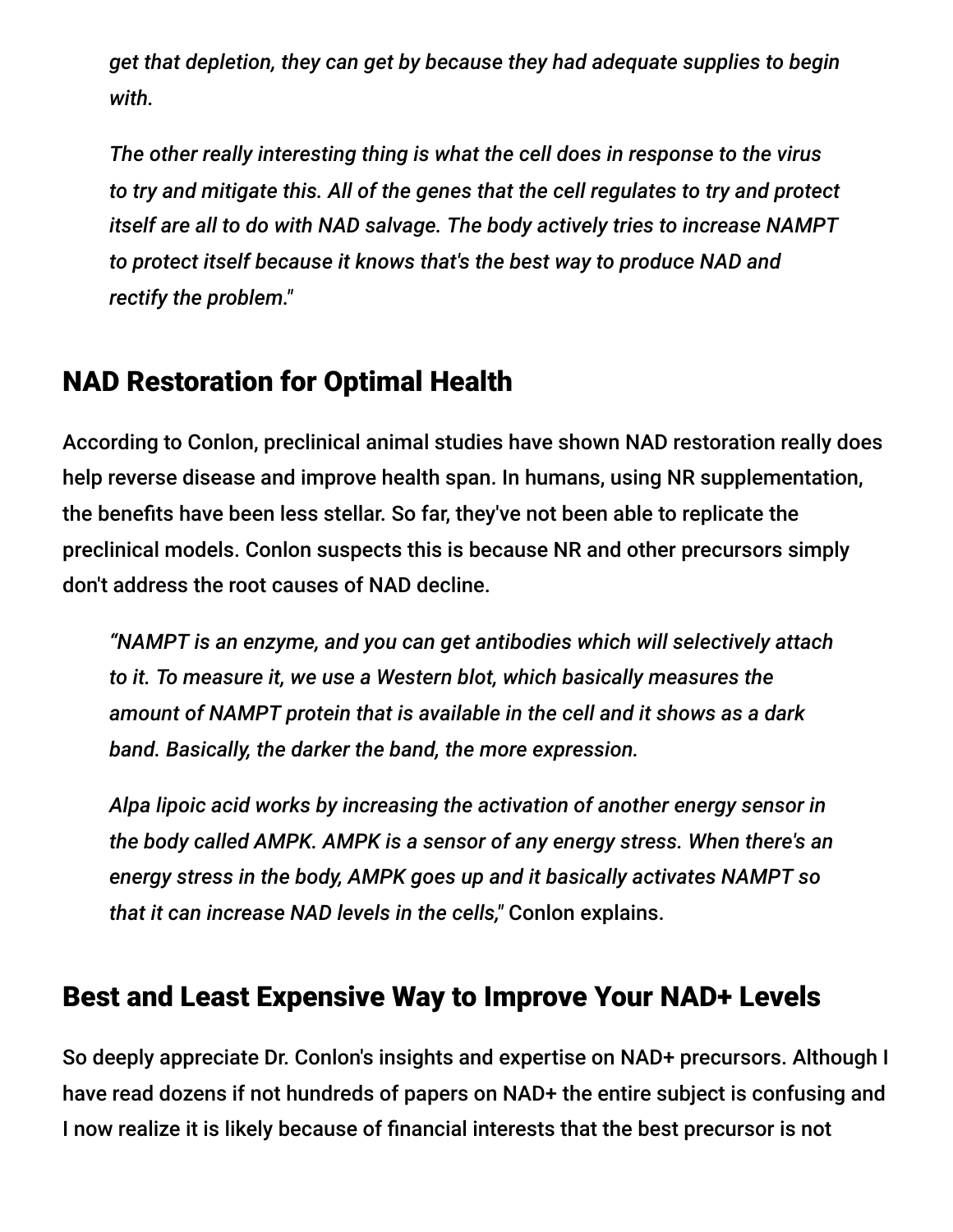recommended more frequently. Dr. Conlon has concluded, and I thoroughly agree with her, that the best single NAD+ precursor is niacinamide, not niacin, NR or NMN.

It is now beyond obvious to me why no one is promoting niacinamide. This is because it costs less than one cent a day and as a result there is simply no money to be made in promoting it. Ideally you buy [niacinamide powder](https://www.amazon.com/gp/product/B07SKLQRV6/ref=ppx_yo_dt_b_asin_title_o01_s00) and use 1 to 1/2 of 1/64<sup>th</sup> of a teaspoon three times a day (25-50 mg).

You will need **[special measuring spoons](https://smile.amazon.com/gp/product/B00KH9PSNI/ref=ppx_yo_dt_b_asin_title_o00_s00)** to measure this small a dose. This is important as more is most definitely not better and much worse. If you use too much you will actually inhibit sirtuins which are important longevity proteins.

Spending \$11 on 250 grams of niacinamide powder will give you a nearly four year supply of niacinamide. That pencils out to 23 cents a month or less than one penny a day. It is basically free. NMN in therapeutic doses of 1-2 grams/day can be one to two hundred dollars a month or 400-800X more expensive than niacinamide powder.

So let me review the reasons why Dr. Conlon and I both are convinced that niacinamide is the best NAD+ precursor. The immediate breakdown product of NAD+ is niacinamide and the enzyme NAMPT is the rate limiting enzyme in the salvage pathway to restore niacinamide back to NAD+. As you can see by the pathway below niacinamide is actually first converted to NMN before NAD+. This is likely why researchers like David Sinclair and others promote NMN.

However the enzyme NMNAT1-3 that converts NMN to NAD+ is not the rate limiting enzyme. Recall that NAMPT is what controls how much NAD+ you make. So you flooding your body with NMN is not going to be as useful as using small amounts of niacinamide and activating NAMPT as discussed below. Ideal dosing of niacinamide is from 25 to 50 mg three times a day. It is the rare person that will not respond favorable to this simple intervention for increasing NAD+.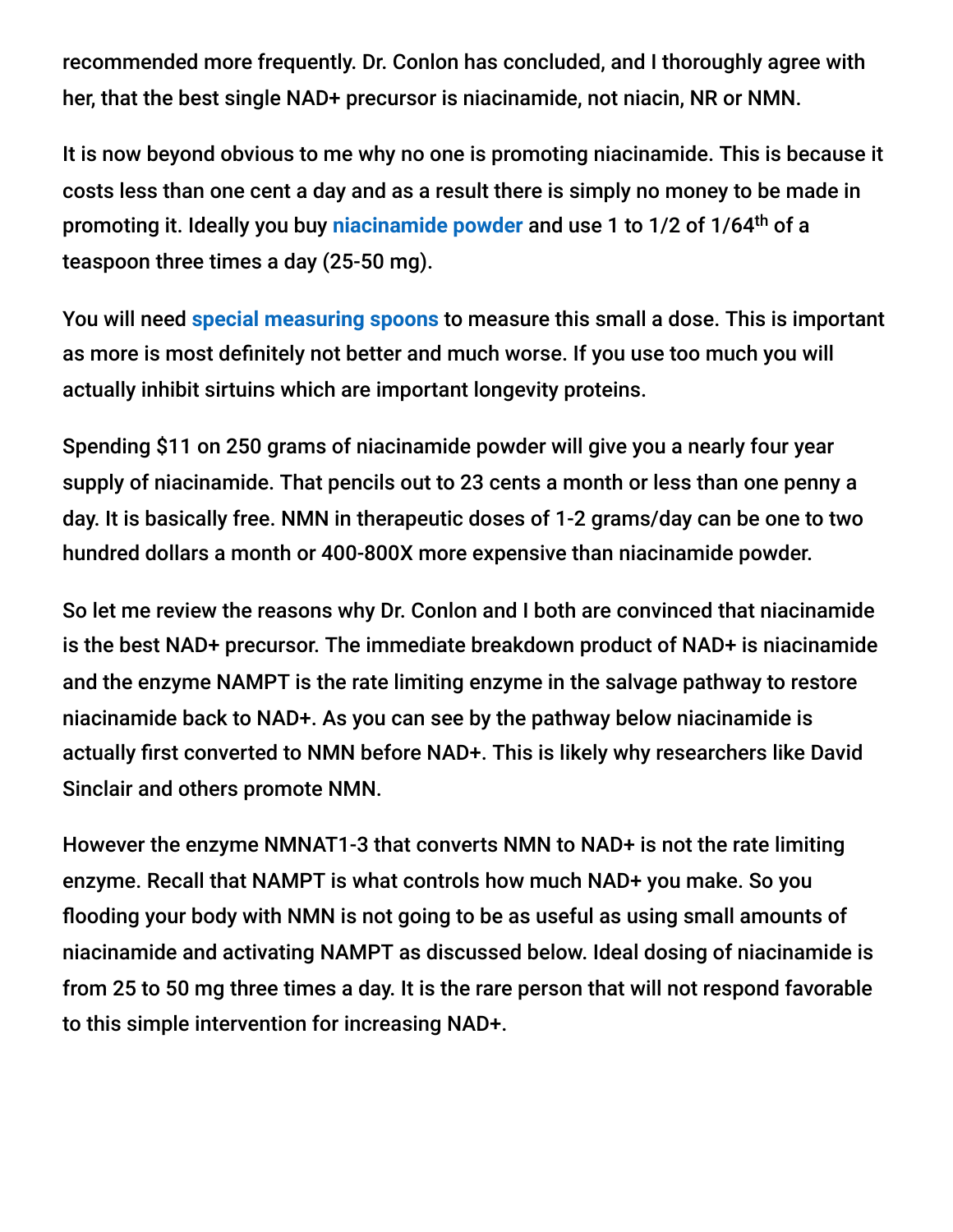

## Synergistic Lifestyle Strategies

While supplementation can be very valuable, it's not a magic bullet. In most cases, supplementation needs to be done in conjunction with other healthy lifestyle changes for lasting, optimal results. So, to boost and maintain youthful NAD levels, consider the following healthy lifestyle strategies:

Physical exercise — Naturally increases NAMPT by activating AMPK, which in turn increases NAD. Conlon cites research showing about three weeks of resistance training will boost NAMPT by about 127%, which again is far greater than what you can get from an NR supplement alone.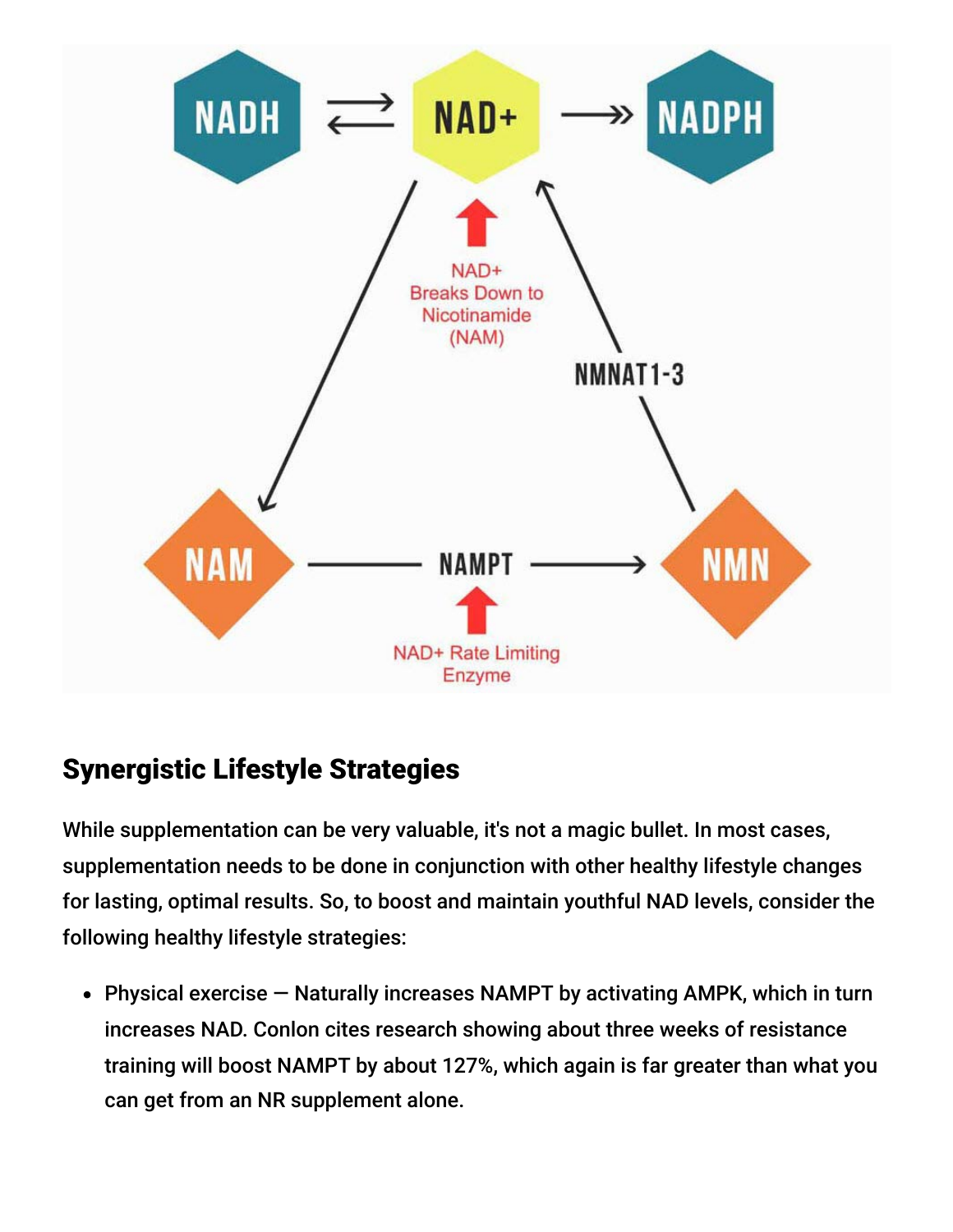- Fasting or time-restricted eating Naturally increases NAMPT by activating AMPK, which in turn increases NAD.
- Circadian rhythm optimization by going to bed at sunset and getting up at sunrise and avoiding blue light after sunset will have profound impacts on increasing NAMPT.
- Avoid radiation exposure  $-$  To protect your NAD by preventing its consumption by PARPs, consider avoiding EMFs in the form of your cell phone and Wi-Fi and other forms of DNA damaging radiation, such as unnecessary medical x-rays and CAT scans.
- Sauna bathing Heat stress also helps boost NAD.

Considering you can't really measure your NAD level, how can you your levels are improving? Conlon replies:

*"We have three things that people always report back on. The first is energy levels, which is not surprising whatsoever given the key role that NAD has in the body of producing our energy. It's not an energy boost where people feel wired... It's more like having enthusiasm about the day — more 'get up and go.'*

*The other thing is mental clarity and focus. And the final thing is sleep. NAD levels are actually circadian and cyclical and can fluctuate throughout your day ... As you get older and NAD levels decline, the peaks and troughs of NAD decline too which can hamper your circadian rhythm, which means your sleep quality isn't as good. Those are the three main things."*

I have a very optimized lifestyle that optimizes my NAD+ to youthful levels. I do this through an 18-hour daily fast in which I start my resistance training, and most days will follow that with an EMF-free sauna at 160 degrees F. for 20 minutes. I currently use 50 mg of the niacinamide powder I described above.

Even though I am rapidly approaching 70, my levels are that of someone much younger because of the activities I engage in that radically upregulate NAMPT. If you want to optimize your levels of NAD+, I encourage you to incorporate some of these strategies.